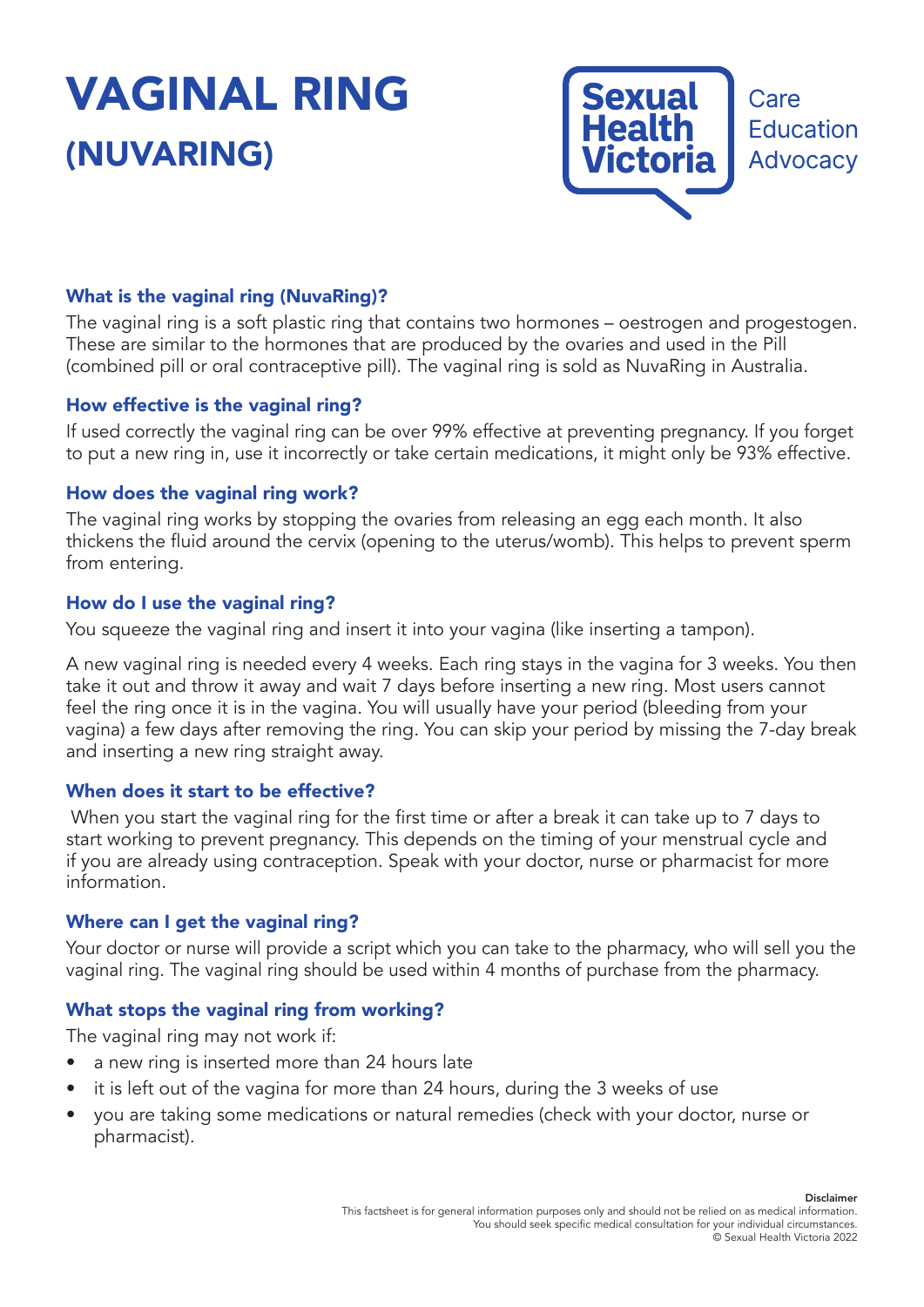# What is good about the vaginal ring?

- It can be used to skip your period if you want to.
- Periods usually become lighter, more regular, and less painful.
- Acne can improve.
- Chance of getting cancer of the uterus (womb) and ovaries decreases.
- It can help with symptoms of polycystic ovary syndrome (PCOS) and endometriosis.
- Once stopped your fertility quickly returns to what is normal for you.

# Are there any side effects from using the vaginal ring?

Possible side effects for a small number of users can include:

- an increase in vaginal discharge (fluid from the vagina)
- irregular vaginal bleeding
- nausea
- sore/ tender breasts
- headaches
- bloating
- changes to your skin
- mood changes.

These side effects often settle with time. The vaginal ring has not been shown to cause weight gain.

A small number of people find the vaginal ring uncomfortable. Partners are usually not bothered by the ring during sex.

# Can the vaginal ring cause any serious health problems?

The vaginal ring causes a very small increase in your chances of a deep vein blood clot/ thrombosis, heart attack and stroke. The vaginal ring is associated with a very small increase in the risk of cervical and breast cancer which reduces with time after stopping.

# Reasons why the vaginal ring might not be a good option for you:

- Have certain types of migraine headache.
- Are very overweight.
- Have a close family member who has had a deep vein blood clot/thrombosis.
- Are taking certain types of medication which might stop the vaginal ring from working (check with your doctor, nurse or pharmacist).
- Have had some health conditions like high blood pressure, heart or liver disease (check with your doctor, nurse or pharmacist).
- Are over 35 years and smoke.
- Have breast cancer or have been treated for breast cancer.
- Have severe liver disease.
- Are unable to move around for a long time (for example because of surgery or disability).